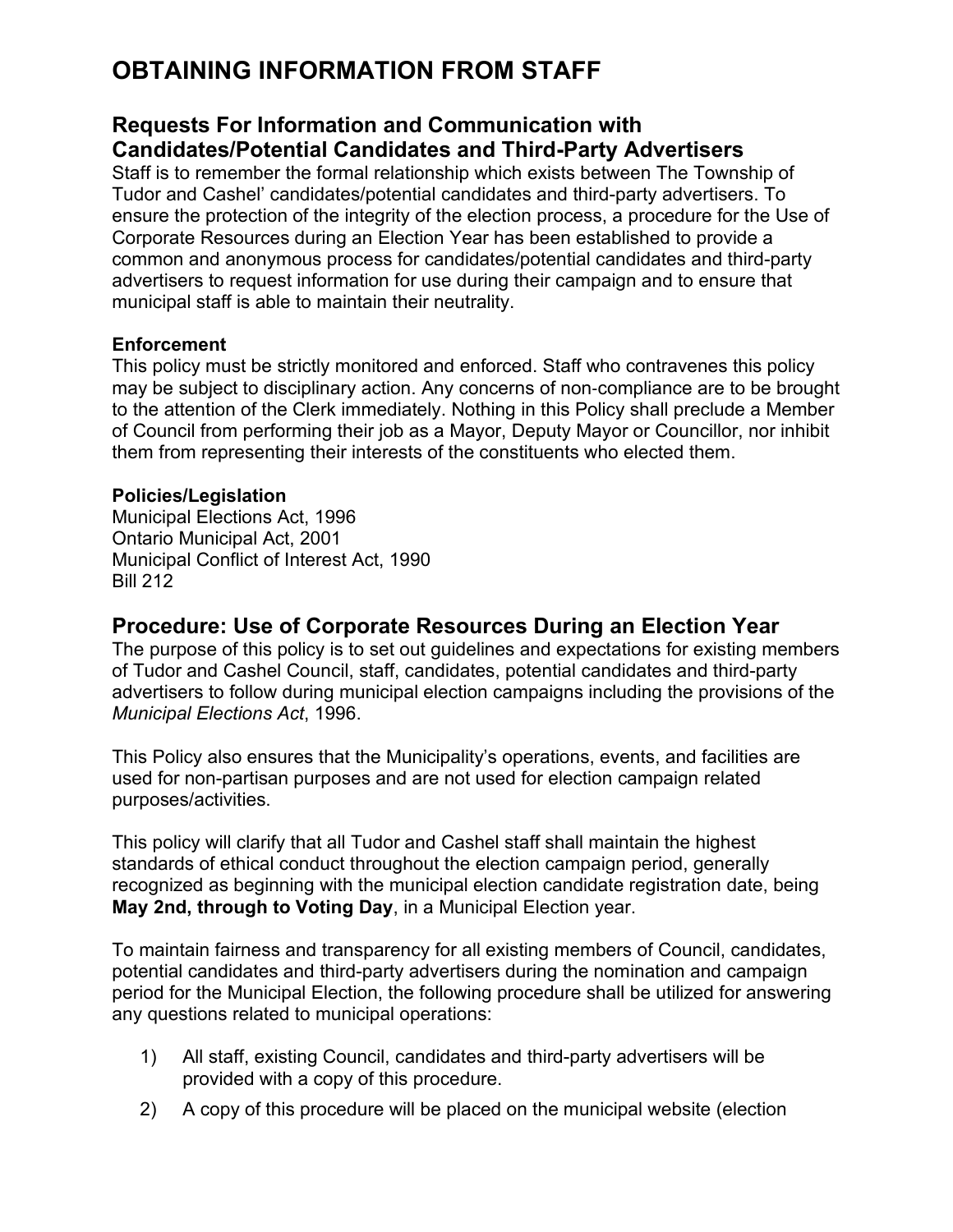## **OBTAINING INFORMATION FROM STAFF**

page).

- 3) The Clerk's department will provide notification to staff by e‐mail when a candidate has filed their nomination papers. Department Heads and/or Managers are to provide the information to any of their staff who the municipality does not have email addresses for or do not have access to e‐ mail.
- 4) Candidates/potential candidates and third-party advertisers are requested to not ask questions directly of municipal staff regarding the operations of the municipality for campaign purposes.
- 5) No candidate/potential candidate or third-party advertiser shall compel staff to engage in partisan political activities or subject staff to threats or discrimination for refusing to engage in such activities.
- 6) All municipal staff has been directed to not respond directly to questions from candidates/potential candidates or third-party advertisers regarding the operations of the municipality for campaign purposes, but rather to refer all questions to the Clerk's department.
- 7) Questions shall be posed in writing addressed to the Clerk's department. The preferred method of contact shall be by email to election@tudorandcashel.com
- 8) The Clerk/Deputy Clerk shall remove any email addresses, or identifying information and immediately circulate the question to the appropriate Department Head for a response, if needed.
- 9) Where the Clerk/Deputy Clerk determines that:
- a. The question requires more research time or, where appropriate, staff are not available to respond within a reasonable time, the candidate/potential candidate or third-party advertiser will be provided with an estimate of when the response will be available;
- b. The question cannot be answered appropriately, for whatever reason, the Clerk/Deputy Clerk shall immediately inform the candidate/potential candidate or third-party advertiser that an answer will not be forthcoming and shall provide a reason for such a decision.
- 10) The Clerk/Deputy Clerk shall respond by e‐mail to the candidate/potential candidate or third-party advertiser who originally asked the question.
- 11) Once a response has been provided, clarification may be requested of the Clerk/Deputy Clerk who will follow the above process.
- 12) Questions and answers will then be shared via personal email address to all candidates/potential candidates and third-party advertisers.
- 13) Questions and answers will be posted on the municipal website under 2022 Election, under the Frequently Asked Questions tab (FAQ) at the Clerk's department's earliest convenience, to ensure fairness to all.
- 14) A candidate/potential candidate, third party advertiser or member of the public